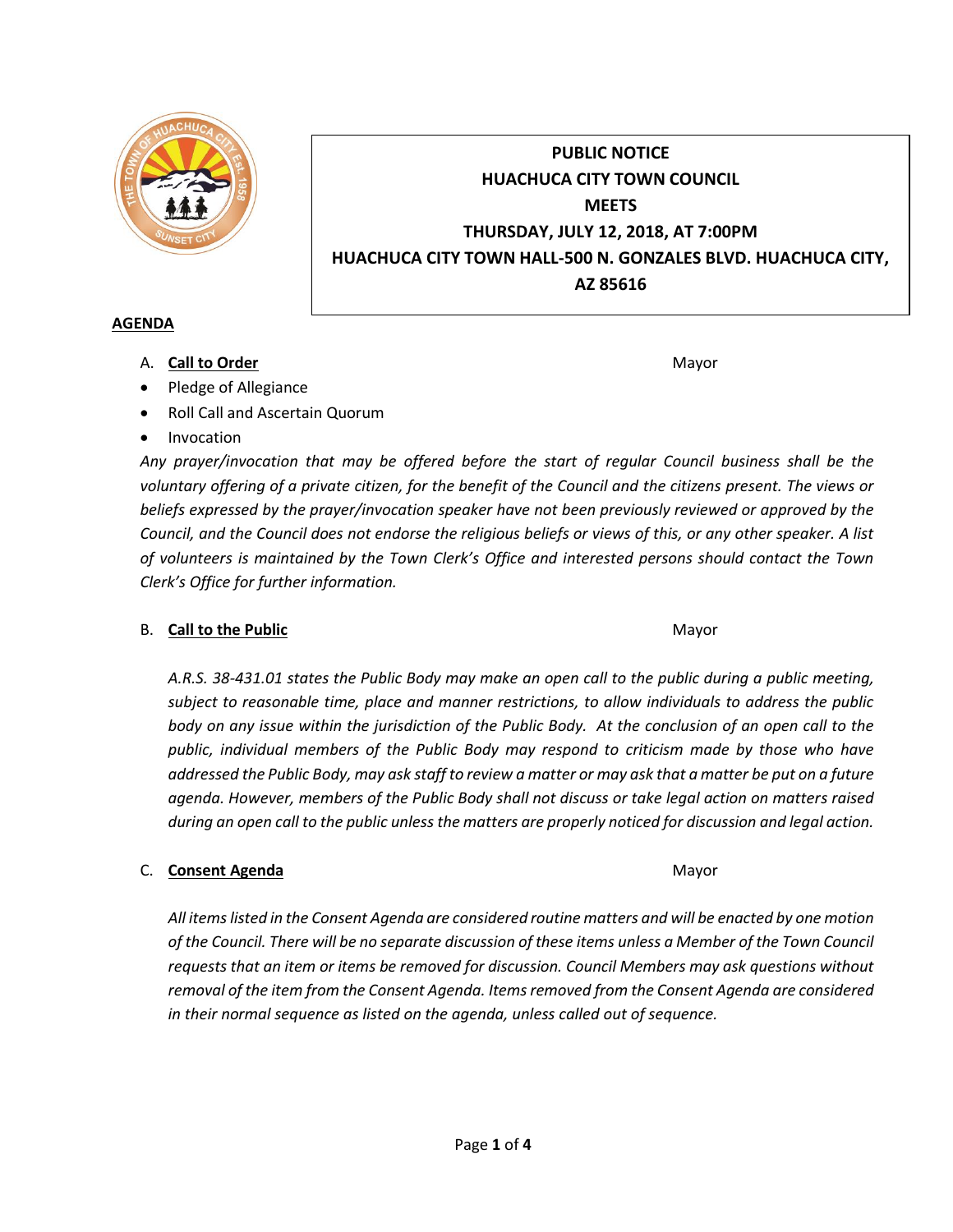- C.1 Consider approval of the minutes of the Town Council Regular Meeting and executive session held on June 28, 2018.
- C.2 Consider approval of the Payment Approval Report in the amount of \$287,243.19

## D. **Unfinished Business before the Council** Mayor

*Public comment will be taken at the beginning of each agenda item, after the subject has been announced by the Mayor and explained by staff. Any citizen who wishes, may speak one time for five minutes on each agenda item before or after Council discussion. Questions from Council Members, however, may be directed to staff or a member of the public through the Mayor at any time.*

## E. **New Business before the Council** Mayor

*Public comment will be taken at the beginning of each agenda item, after the subject has been announced by the Mayor and explained by staff. Any citizen who wishes, may speak one time for five minutes on each agenda item before or after Council discussion. Questions from Council Members, however, may be directed to staff or a member of the public through the Mayor at any time.*

- E.1 Discussion and/or Action [Manager Williams]: Council Decision Request to direct staff to begin the process of pursuing funding through ADOT for the Huachuca City Transit Program and establish an appropriate bus fare schedule.
- E.2 Discussion and/or Action [Clerk Saenz]: Second Reading and Adoption of Ordinance 2018-15, AN ORDINANCE OF THE MAYOR AND COUNCIL OF THE TOWN OF HUACHUCA CITY, ARIZONA, AMENDING TOWN CODE, TITLE 2 "ADMINISTRATION AND PERSONNEL," CHAPTER 2.40 "MAGISTRATE," SECTION 2.40.050 "COURT FEES,' TO REMOVE THE FEE SCHEDULE FROM THE TOWN CODE AND ALLOW THE TOWN COUNCIL TO ESTABLISH FEES FOR THE COURT BY ADOPTING RESOLUTIONS.
- E.3 Discussion and/or Action [Manager Williams]: Second Reading and Adoption of Ordinance 2018-17, AN ORDINANCE OF THE MAYOR AND TOWN COUNCIL OF THE TOWN OF HUACHUCA CITY, ARIZONA, AMENDING TOWN CODE, TITLE 2 "ADMINISTRATION AND PERSONNEL," CHAPTER 2.20 "COUNCIL PROCEDURE," SECTION 2.20.010 "REGULAR MEETINGS," TO ALLOW THE MAYOR AND COUNCIL TO CANCEL OR RESCHEDULE REGULAR MEETINGS DUE TO HOLIDAYS AND OTHER SPECIAL EVENTS.
- E.4 Discussion and/or Action [Manager Williams]: Second Reading and Adoption of Ordinance 2018-11, AN ORDINANCE OF THE MAYOR AND COUNCIL OF THE TOWN OF HUACHUCA CITY, ARIZONA, AMENDING THE TOWN CODE, TITLE 8 "HEALTH AND SAFETY," CHAPTER 8.10 "PREPARATION OF REFUSE FOR COLLECTION," SECTIONS 8.10.010 "PREPERATION OF REFUSE," 8.10.020 "LOCATION FOR PICK-UP," 8.10.050 "ALTERNATIVE DISPOSAL OF REFUSE" AND 8.10.090 "DUMPING REFUSE" TO IMPROVE THE HEALTH AND WELFARE OF THE TOWN,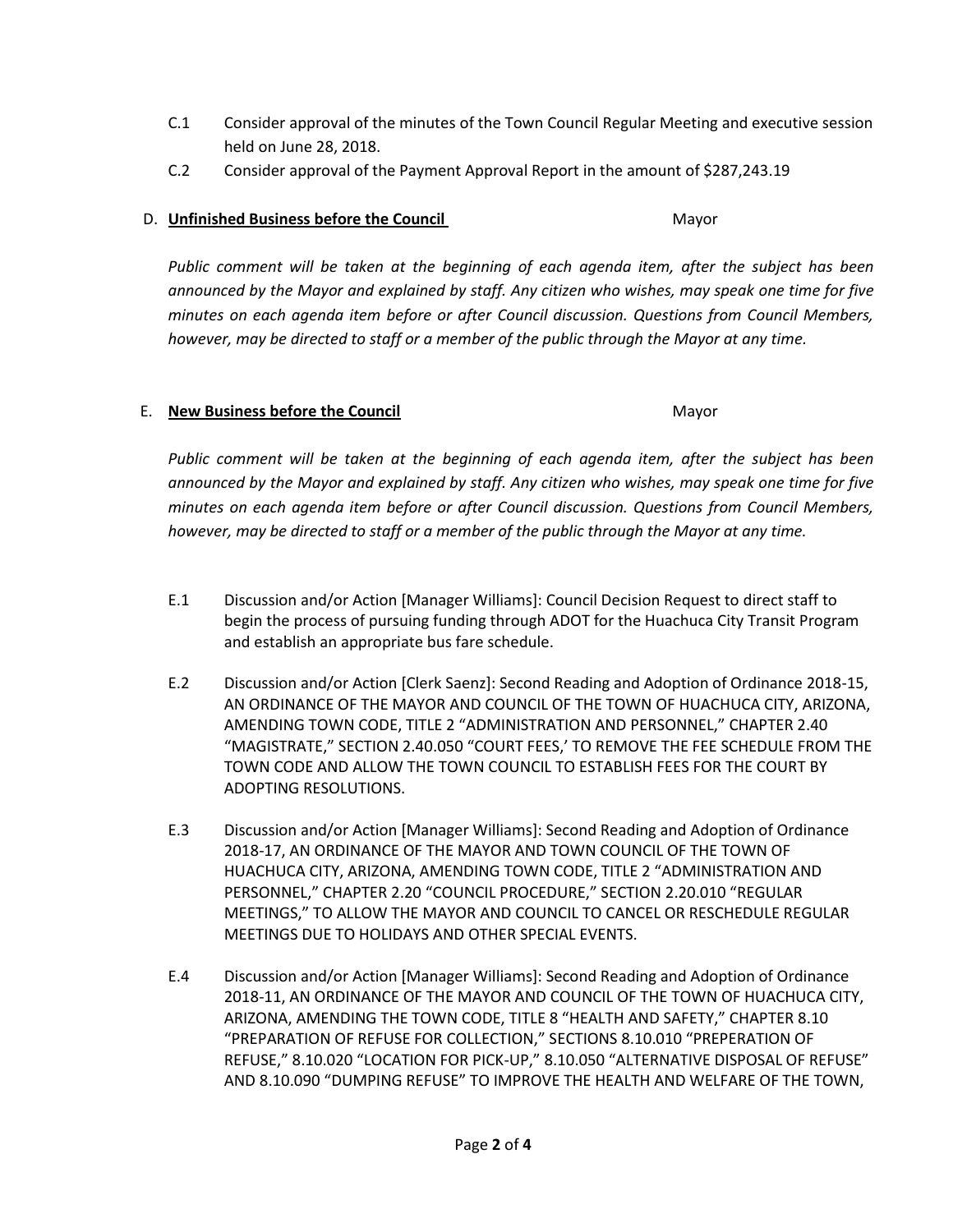TO IMPROVE THE TOWN'S TRASH COLLECTION EFFORTS AND TO ALLOW FOR THE POSSIBILITY OF ENGAGING A PRIVATE ENTERPRISE TO PROVIDE TRASH COLLECTION SERVICE.

- E.5 Discussion and/or Action [Mayor Taylor]: Adoption of Resolution 2018-13, A RESOLUTION OF THE MAYOR AND TOWN COUNCIL OF THE TOWN OF HUACHUCA CITY, ARIZONA, APPROVING LANDFILL PROPERTY LEASE PAYMENT TO THE TOWN OF HUACHUCA CITY.
- E.6 Discussion and/or Action [Councilor Wallace]: AUTHORIZATION TO BEGIN THE PROCESS OF PROVIDING NOTICE OF THE INTENDED SALE OF THE PROPERTY KNOWN AS "CAMP NACO" TO THE CITY OF BISBEE.
- E.7 Discussion and/or Action [Mayor Taylor]: Discussion of parking lot plan for access to Town Hall and closure of rear parking lot to the general public.
- E.8 Discussion and/or Action [Director Harvey]: Review of Town's July  $4^{th}$  Celebration.
- E.9 Discussion and/or Action [Manager Williams]: Discussion regarding the Town's Animal Shelter, its services and costs of operation, and proposed changes to the Intergovernmental Agreement with Cochise County regarding the Animal Shelter.
- E.10 Discussion and/or Action [Councilor Welsch]: Council Decision Request regarding Councilmember Commission Assignments and areas of responsibility.
- E.11 Discussion and/or Action [Clerk Fuller]: Acceptance of Andie McDowell's resignation from the Parks and Rec Commission.
- E.12 Discussion and/or Action [Councilor Banks]: Acceptance of John Meister's resignation from the Planning and Zoning Commission.
- E.13 Discussion and/or Action [Mayor Taylor]: Rescheduling of Regular Council Meeting, originally scheduled for August 23, to August 16, due to the Annual League Conference.
- E.14 Discussion and/or Action [Manager Williams]: Authorize staff to declare as surplus the following item(s) to be sold by auction or otherwise disposed of in accordance with Town Policy:

Landfill

- a. Air Compressor
- b. Wood Chipper

Police

a. 1993 Chevy Pickup

#### F. **Reports of Current Events by Commission Liaisons and Officers** Mayor

F.1 Library Councilor Welsch